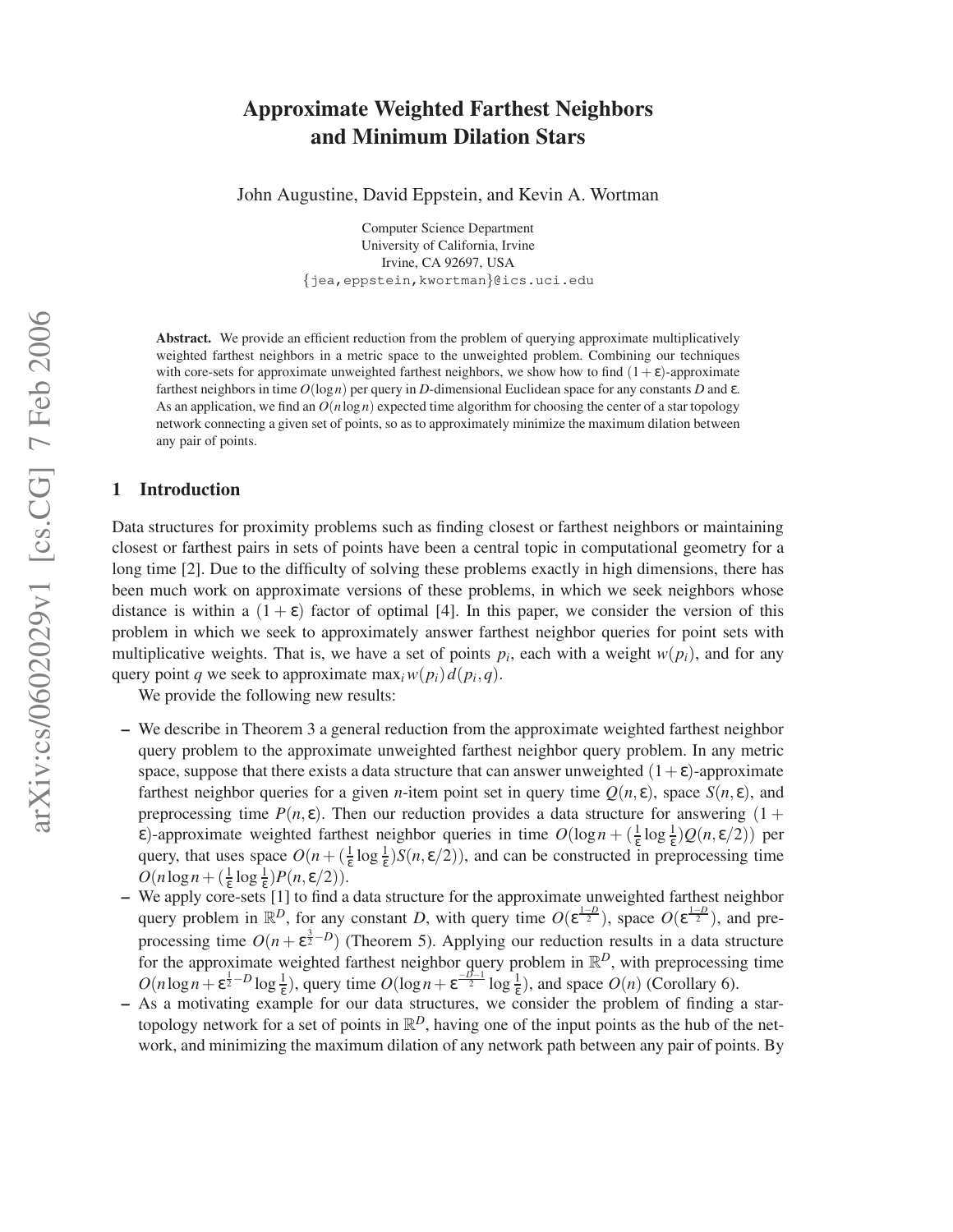results of Eppstein and Wortman [5], this problem can be solved exactly in time  $O(n 2^{\alpha(n)} \log^2 n)$ in the plane, and  $O(n^2)$  in any higher dimension. By using our data structure for approximate weighted farthest neighbor queries, we find in Corollary 16 a solution to this problem having dilation within a  $(1+\epsilon)$  factor of optimal, for any constant  $\epsilon$  and constant dimension, in expected time  $O(n \log n)$ . More generally, as shown in Theorem 15, we can approximately evaluate the dilations that would be achieved by using every input point as the hub of a star topology, in expected  $O(n \log n)$  total time.

# **2 Problem Definition**

We first define the *weighted farthest neighbor query problem* in a metric space, and then extend its definition to relevant variants and special cases. Let  $\mathcal{M} = (S, d)$  be a metric space. For any two points *p* and *q* in *S*,  $d(p,q)$  denotes the distance between them. We assume we are given as input a finite set  $P \subset S$ ; we denote by  $p_i$  the points in  $P$ . In addition, we are given positive weights on each point of *P*, which we denote by a function  $w : P \mapsto \mathbb{R}^+$ . We wish to preprocess the point set such that for any query point  $q \in S$ , we can quickly produce a point  $f \in P$  that maximizes the weighted distance from *q* to *r*. More precisely, *f* should be the point in *P* that maximizes (or approximately maximizes) the weighted distance  $d_w(q, p_i) = w(p_i) \cdot d(q, p_i)$  from the query point *q*. If we restrict the weights of all points to be equal, then this problem simplifies to the *unweighted farthest neighbor query problem*.

Finding the exact farthest neighbor to a query point can be computationally expensive. Hence, we are interested in approximate solutions to this problem, with sufficient guarantees that our algorithm produces a reasonably distant point in the weighted sense. To achieve this, we define the *approximate weighted farthest neighbor query problem*, wherein we are given an input of the same type as the weighted farthest neighbor query problem, and wish to preprocess the point set so that we can efficiently produce an ε-approximate weighted farthest point. That is, we wish to find a point  $r \in P$  such that  $d_w(q, r) \geq (1 - \varepsilon) d_w(q, p_i)$  for some predefined  $\varepsilon$  and all  $p_i \in P$ . A similar definition holds for the *approximate unweighted farthest neighbor query problem* as well. When the metric space under consideration is Euclidean, we call the problem the *Euclidean approximate weighted farthest neighbor query problem*.

Without loss of generality, we can assume that  $0 < w(p) \le 1$  for all  $p \in P$ , and that exactly one point  $p_1$  has weight 1. The first assumption can be made to hold by dividing all weights by the largest weight; this leaves approximations to the weighted farthest neighbor unchanged. The second assumption can be made to hold by arbitrarily breaking ties among contenders for the maximumweight point.

### **3 Reduction from Weighted to Unweighted**

First, let us suppose that we have a family of algorithms *A*<sup>ε</sup> for the approximate unweighted farthest neighbor query problem defined over any metric space  $\mathcal{M} = (S, d)$ .  $\mathcal{A}_{\varepsilon}$  consists of two components, one for preprocessing and the other for querying. For an input instance of the approximate unweighted farthest neighbor query problem, let *f* ∈ *P* maximize the distance between our query point *q* and *f*. Using  $A$ <sub>ε</sub>, we can find an ε-approximate farthest point *r* such that  $(1 - \varepsilon)d(q, f) \leq d(q, r)$ . The running time of  $A_{\varepsilon}$  has two components, namely preprocessing time and query time denoted *P*(*n*,ε), and *Q*(*n*,ε) respectively. It has a space requirement of *S*(*n*,ε). Our real concern is the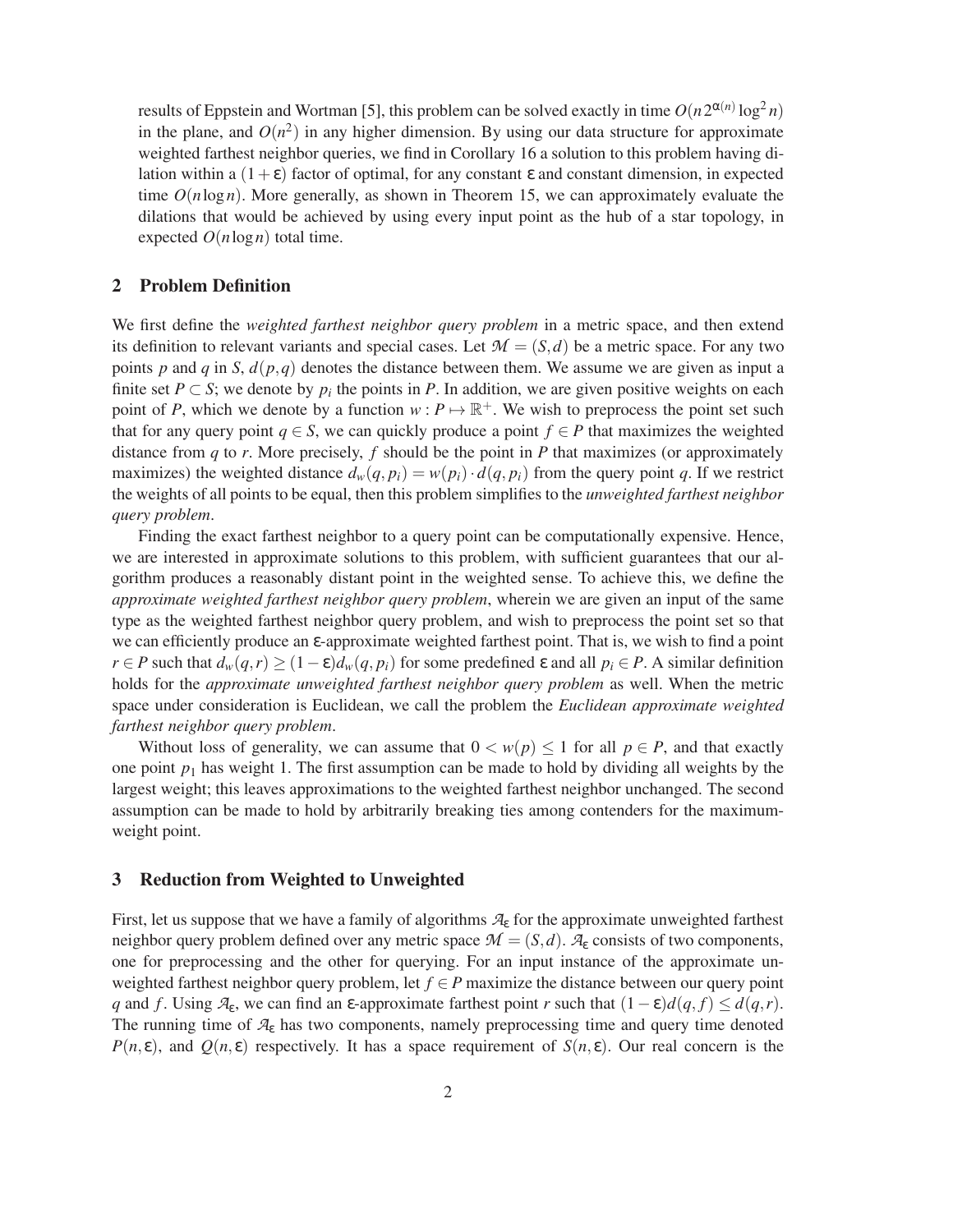weighted version of the problem and in this section, we provide a data structure to reduce an instance of the approximate weighted farthest neighbor query problem such that it can be solved by invoking *A*ε. We call this family of reduction algorithms *R*ε.

The preprocessing and querying components of *R*<sup>ε</sup> are provided in Procedures 1 and 2 respectively. For convenience, we separate out the points in *S* into two subsets  $S_1$  and  $S_2$ . The first subset  $S_1$ contains all points in *P* with weights in  $[\varepsilon/2, 1]$ , and  $S_2$  contains  $P \setminus S_1$ . We use different approaches for the two subsets producing three candidate approximate farthest neighbors. Our final result is the farther of the three candidates in the weighted sense. We now show that the algorithm is correct both when  $f \in S_1$  and when  $f \in S_2$ .

### **Case**  $f \in S_1$ :

In this case, we only consider points in *S*1. Therefore, we can assume that the weights are within a factor of  $2/\epsilon$  of each other. We partition the points set  $S_1$  into buckets such that each bucket *B*<sup>*i*</sup> contains all points in *S*<sub>1</sub> with weight in  $[(\varepsilon/2)(1 + \varepsilon/2)^{(i-1)}, (\varepsilon/2)(1 + \varepsilon/2)^i)$ . The number of buckets needed to cover *S*<sub>1</sub> is  $\Theta((1/\epsilon)\ln(1/\epsilon))$ .

Our data structure consists of separate instances (consisting of both the preprocessing and querying components) of  $A_{\varepsilon}$  with the error parameter  $\varepsilon/2$  for each bucket  $B_i$ . In addition, each  $B_i$  is preprocessed by the preprocessing instance of  $A_{\varepsilon}$ . To query our data structure for the  $(\varepsilon/2)$ approximate farthest neighbor  $k_i \in B_i$  from q, we run the querying instance of  $A_{\epsilon}$  on each preprocessed bucket  $B_i$ . Our candidate approximate weighted farthest neighbor for this case will be the  $r_1 = \arg \max_{k_i} d(q, k_i).$ 

**Lemma 1** *If*  $f \in S_1$ *, then* 

$$
d_w(q, r_1) \ge (1 - \varepsilon) d_w(q, f), \tag{1}
$$

*where f is the exact weighted farthest point and r<sub>1</sub> <i>is as defined above.* 

*Proof.* Let us just consider bucket  $B_i$  whose weights are between some  $(\varepsilon/2)(1 + \varepsilon/2)^{(i-1)}$  and  $(\varepsilon/2)(1+\varepsilon/2)^i$ . Let  $f_i$  be the exact weighted farthest point from *q* in  $B_i$ . Within the bucket  $B_i$ ,  $k_i$  is an  $(\varepsilon/2)$ -approximate farthest point if we don't consider the weights. I.e.,

$$
(1 - \varepsilon/2)d(q, f_i) \leq d(q, k_i).
$$

However, when we consider the weighted distance,  $w(k_i)$  and  $w(f_i)$  differ by a factor of at most  $(1+\epsilon/2)$  and hence our inequality for the weighted case becomes

$$
\frac{1-\varepsilon/2}{1+\varepsilon/2}d_w(q,f_i)\leq d_w(q,k_i).
$$

Since  $\frac{1-\epsilon/2}{1+\epsilon/2}$  >  $(1-\epsilon)$  for  $\epsilon$  > 0, we get

$$
(1 - \varepsilon) d_w(q, f_i) \le d_w(q, k_i). \tag{2}
$$

Let the bucket  $B_i^*$  contain the weighted farthest point *f*. By definition,  $d_w(q, r_1) \ge d_w(q, k_i^*)$ , which proves the lemma when combined with Equation 2.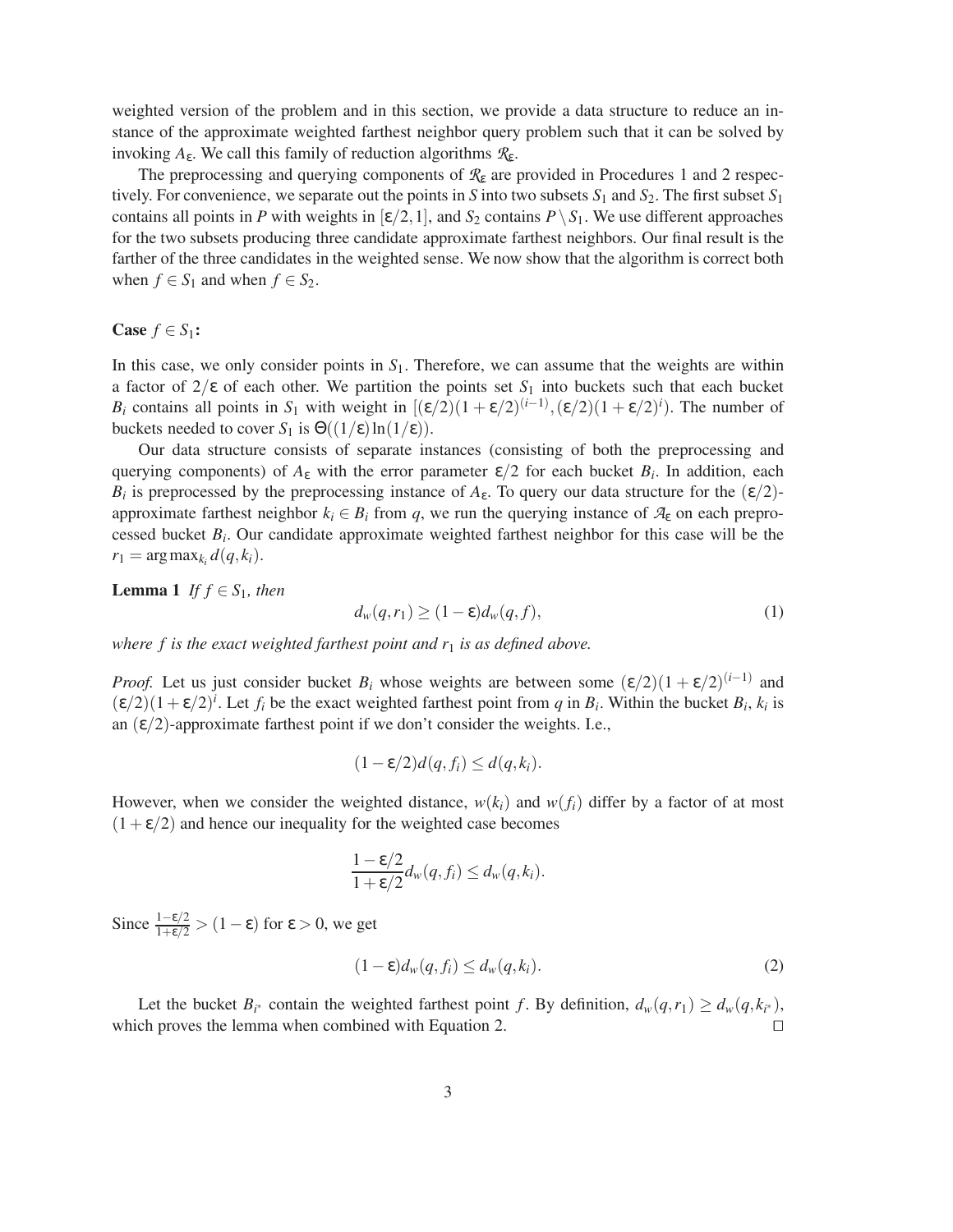### **Procedure 1** Preprocessing for the approximate unweighted farthest neighbor problem

- 1: **INPUT:** Set of points *P* with *n* = |*P*| and a distance metric *d*. A fixed error parameter ε. {Farthest point is in *S*1.}
- 2: Let  $S_1 \subseteq P$  be points with weights in  $[2/\varepsilon, 1]$ .
- 3: **Partition**  $S_1$  into buckets  $B_0, B_1, \ldots$  such that each  $B_i$  contains all points in  $S_1$  whose weights are in  $((\varepsilon/2)(1 +$  $\varepsilon/2$ <sup>*i*−1</sup>,  $(\varepsilon/2)(1+(\varepsilon/2))^i$ ].
- 4: **Preprocess** each bucket by calling the preprocessing component of  $A_{\varepsilon}$  instance with error parameter  $\varepsilon/2$ . {Farthest point is in *S*2.}
- 5: **Assign**  $p_1$  to be point in  $P$  with highest weight (assumed to be 1).
- 6: **Sort**  $S_2 = P \setminus S_1$  in non-decreasing order of  $d(p_1, s)$  for all  $s \in S_2$ .
- 7: **for** each *s* taken in reverse sorted order from  $S_2$  **do**
- 8: **if** ∃*x* ≻ *s* in *S*<sub>2</sub> such that  $d_w(p_1, s) \le d_w(p_1, x)$  then

9: 
$$
S_2 \leftarrow S_2 \setminus \{s\}.
$$

{Note that this can be done in  $O(n)$  time by updating the *x* that maximizes  $d_w(p_1, x)$  at each iteration.}

- 10: **end if**
- 11: **end for**
- 12: **Ensure** that  $S_2$  is stored in a manner suitable for binary searching.

|  |  |  |  |  | <b>Procedure 2</b> Query step of the approximate unweighted farthest neighbor problem |  |
|--|--|--|--|--|---------------------------------------------------------------------------------------|--|
|--|--|--|--|--|---------------------------------------------------------------------------------------|--|

1: **INPUT:** Query point *q*,  $B_i$  for all  $1 \le i \le 1/\epsilon \ln(1/\epsilon)$ , and  $S_2$ .

- {Farthest point is in *S*1.}
- 2: **Assign**  $r_1 \leftarrow q$
- 3: **for** each  $B_i$  **do**
- 4:  $k_i \leftarrow \mathcal{A}_{(\varepsilon/2)}(B_i)$
- 5: **if**  $d_w(q, r_1) \leq d_w(q, k_i)$  then
- 6:  $r_1 \leftarrow k_i$
- 7: **end if**
- 8: **end for**
- {Farthest point is in *S*2.}

9: **Binary Search** through  $S_2$  for point  $r_2$  such that  $d(p_1, r_2) \geq d(p_1, q)/\varepsilon$  and  $d_w(p_1, r_2)$  is maximized.

10: **Return** *r* ← arg max<sub>{*r*1,*r*<sub>2</sub> *p*<sub>1</sub>}</sub> ( $d_w(q, r_1)$ ,  $d_w(q, r_2)$ ,  $d_w(q, p_1)$ )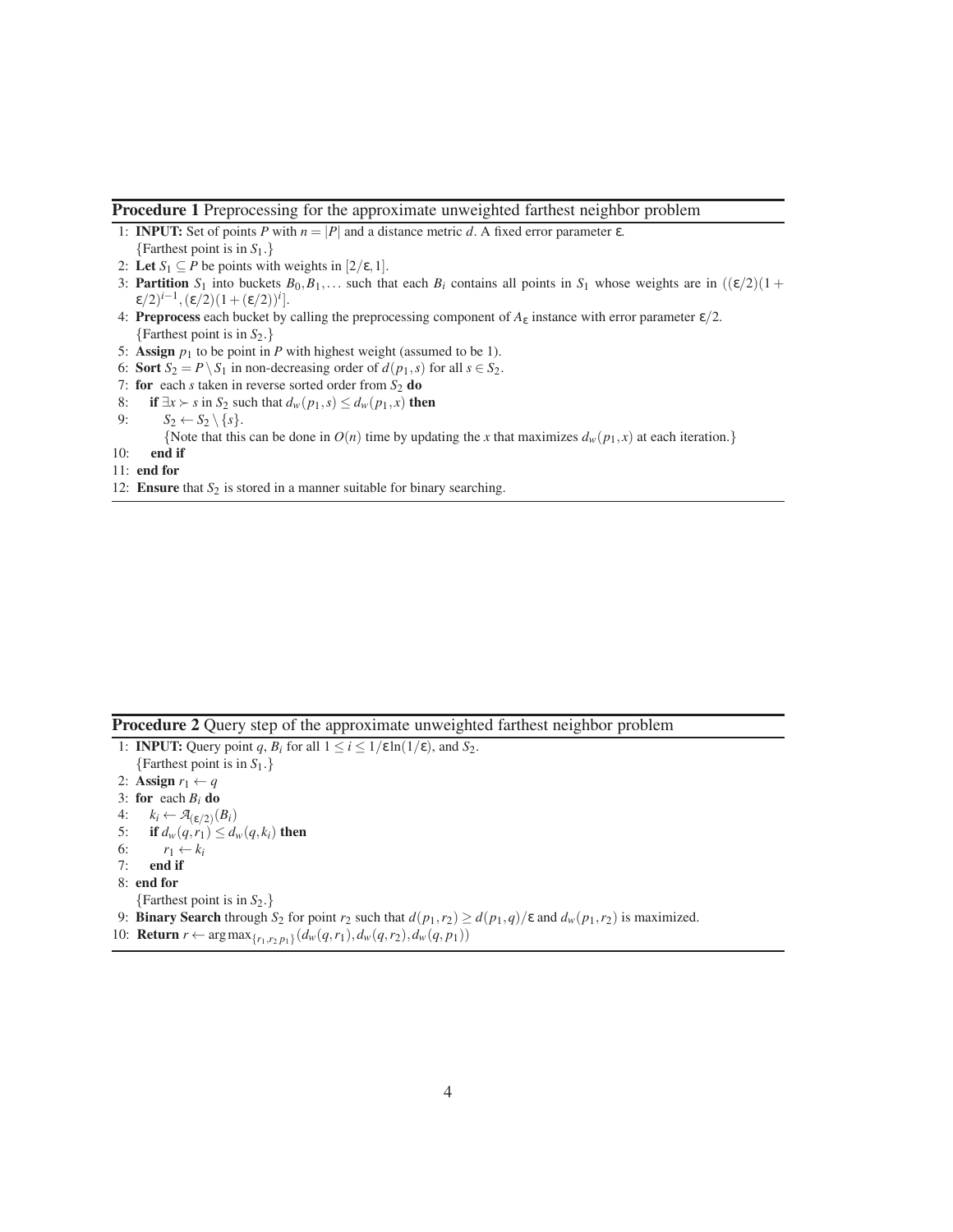**Case**  $f \in S_2$ :

We sort the points in  $S_2$  in non-decreasing order of their distance from  $p_1$ ; recall that  $p_1$  is the only point in *P* with  $w(p_1) = 1$ . We then pare down  $S_2$  by preserving points *x* such that  $d_w(p_1, x)$  $d_w(p_1, y)$  for all  $y \succ x$  in the sorted sequence of points, and discarding the rest. Our data structure for this case consists of the remaining reduced sorted list, stored in a manner suitable for performing binary searches (e.g. an array or binary search tree). To query the data structure, we binary search for the point  $r_2$  that is the first point in the reduced sorted  $S_2$  farther than  $d(p_1, q)/\varepsilon$  from  $p_1$ . Our two candidates for this case are  $r_2$  and  $p_1$ .

**Lemma 2** *If*  $f \in S_2$ , and  $p_1$  *is not an*  $\varepsilon$ -approximate weighted farthest point from q, then  $d_w(q, r_2) \ge$  $(1-\varepsilon)d_w(q, f)$ .

*Proof.* Consider the ball whose center is  $p_1$  and radius is  $2d(q, p_1)/\varepsilon$ . Since  $f \in S_2$ , we can say that  $d(q, f) > 2d(q, p_1)/\epsilon$ . Otherwise,  $d_w(q, f) \leq (\epsilon/2)d(q, f) \leq d(q, p_1) = d_w(q, p_1)$  (since  $w(p_1) = 1$ ) and this contradicts our assumption that  $f \in S_2$ . In other words, both *f* and  $r_2$  fall outside this ball, the former by argument and the latter by construction. Hence,

$$
d(p_1, r_2) \ge 2d(p_1, q)/\varepsilon. \tag{3}
$$

In addition,  $r_2$  is chosen over f as being the farthest weighted neighbor of  $p_1$  because (by construction) it is the weighted farthest point from  $p_1$  outside the ball in consideration. Hence,

$$
d_w(p_1, r_2) \ge d_w(p_1, f). \tag{4}
$$

Consider  $\triangle p_1qr_2$ .

$$
d(p_1, r_2) \le d(p_1, q) + d(q, r_2)
$$
  
\n
$$
\le (\varepsilon/2)d(p_1, r_2) + d(q, r_2) \quad \text{(due to 3)}
$$
  
\n
$$
\Rightarrow d(q, r_2) \ge (1 - \varepsilon/2)d(p_1, r_2).
$$

Again,

$$
d(p_1, r_2) + d(p_1, q) \ge d(q, r_2)
$$
  
\n
$$
d(p_1, r_2) + (\varepsilon/2)d(p_1, r_2) \ge d(q, r_2)
$$
 (due to 3)  
\n
$$
(1 + \varepsilon/2)d(p_1, r_2) \ge d(q, r_2).
$$

Therefore,

$$
(1 - \varepsilon/2)d(p_1, r_2) \le d(q, r_2) \le (1 + \varepsilon/2)d(p_1, r_2). \tag{5}
$$

With similar treatment of  $\triangle p_1qf$ , we get

$$
(1 - \varepsilon/2)d(p_1, f) \le d(q, f) \le (1 + \varepsilon/2)d(p_1, f). \tag{6}
$$

From Equation 6, we have

$$
d_w(q, f) \le (1 + \varepsilon/2) d_w(p_1, f)
$$
  
\n
$$
\le (1 + \varepsilon/2) d_w(p_1, r_2)
$$
 (From 4)  
\n
$$
\le \left(\frac{1 + \varepsilon/2}{1 - \varepsilon/2}\right) d_w(q, r_2)
$$
 (From 5)  
\n
$$
\Rightarrow d_w(q, r_2) \ge (1 - \varepsilon) d_w(q, f).
$$

⊓⊔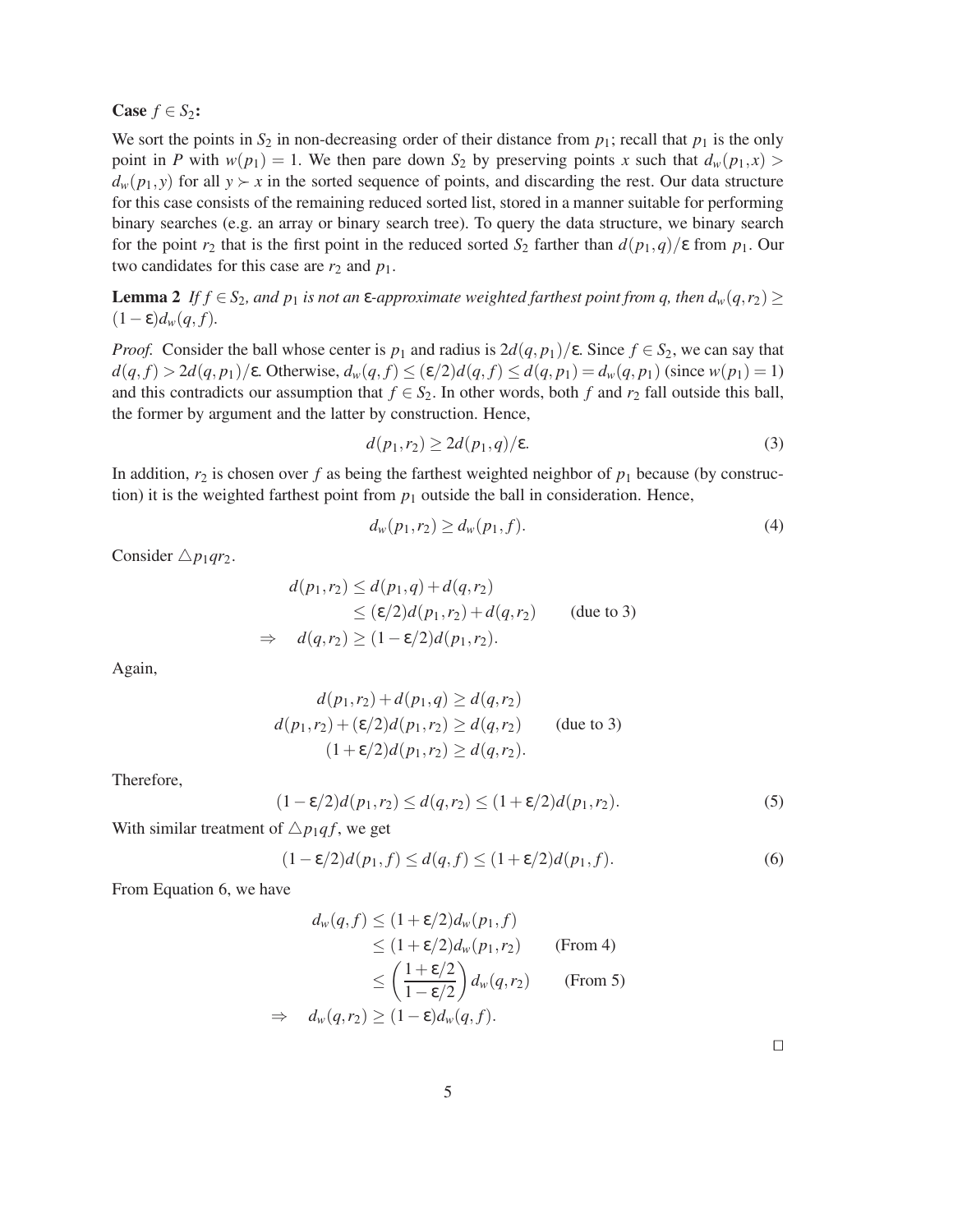**Theorem 3** *The family of reduction algorithms*  $\mathcal{R}_{\varepsilon}$  *answer*  $(1+\varepsilon)$ *-approximate weighted farthest neighbor queries in time O*(log  $n+(\frac{1}{\epsilon}\log\frac{1}{\epsilon})Q(n,\epsilon/2)$ ) per query, use space  $O(n+(\frac{1}{\epsilon}\log\frac{1}{\epsilon})S(n,\epsilon/2)),$ *and the data structure can be constructed in preprocessing time*  $O(n \log n + (\frac{1}{\epsilon} \log \frac{1}{\epsilon}) P(n, \epsilon/2))$ *.* 

*Proof.* The proof of approximation guarantee follows from Lemmas 1 and 2 in a straightforward manner. Preprocessing takes time  $O((\frac{1}{\epsilon} \log \frac{1}{\epsilon})P(n, \epsilon/2))$  for partitioning into buckets and calling the preprocessing component of  $A_{\epsilon}$ , and  $O(n \log n)$  for sorting the points, hence accounting for the total preprocessing time. While querying, we call the querying component of  $A_{\varepsilon}$  for each bucket costing us  $O((\frac{1}{\epsilon} \log \frac{1}{\epsilon})Q(n,\epsilon/2))$ , and the binary search takes time  $O(\log n)$  adding to the total querying time. Similarly, the space taken to store the preprocessed buckets and the sorted sequence of points is  $O((\frac{1}{\epsilon} \log \frac{1}{\epsilon}) S(n, \epsilon/2))$  and  $O(n)$  respectively, adding to the total space required.

⊓⊔

The preprocessing and querying components (Procedures 1 and 2 respectively) are presented in pseudocode format. Each procedure has two parts to it corresponding to the two cases when  $f \in S_1$ and  $f \in S_2$ . In Procedure 1, we first partition  $S_1$  into buckets and preprocess them. Secondly, we sort  $S_2$  and pare it down according to the requirements of Lemma 2. In Procedure 2, we choose the farthest neighbor  $r_1$  of  $q$  in  $S_1$  by querying each bucket and choosing the farthest from the pool of results. Secondly, we binary search in the reduced  $S_2$  to obtain the point  $r_2$  that is at or just farther than a distance of  $2d(q, p_1)/\epsilon$  from *q*. Our final  $\epsilon$ -approximate farthest neighbor *r* of *q* is the weighted farthest point in  $\{r_1, r_2, p_1\}$  from *q*.

# **4 Euclidean Approximate Unweighted Farthest Neighbor Queries**

In this section, our problem definition remains intact except for the restriction that *S* is  $\mathbb{R}^D$ , where *D* is a constant, with the Euclidean distance metric. Notice that our points are unweighted and we are seeking a family of approximation algorithms  $\mathcal{A}_{\varepsilon}$  that we assumed to exist as a black box in the previous section. Let  $f \in P$  maximize the distance between our query point *q* and points in *S*. For a given  $\varepsilon$ , we are asked to find an  $\varepsilon$ -approximate farthest point *r* such that  $d(q, r) \geq (1 - \varepsilon)d(q, f)$ . We can solve this using the  $\varepsilon$ -kernel technique surveyed in [1]. Let *u* be the unit vector in some direction. We denote the directional width of *P* in direction *u* by  $w(u, P)$  and is given by

$$
w(u,P) = \max_{s \in P} \langle u, s \rangle - \min_{s \in P} \langle u, s \rangle,
$$

where  $\langle u, s \rangle$  is the dot product of *u* and *s*. An *ε*-kernel is a subset *K* of *P* such that for all unit directions *u*,

$$
(1 - \varepsilon)w(u, P) \le w(u, K).
$$

It is now useful to state a theorem from [1, 3] that provides us an ε-kernel in time linear in *n* and polynomial in  $1/\epsilon$  with the dimension *D* appearing in the exponent.

**Theorem 4** Given a set P of n points in  $\mathbb{R}^D$  and a parameter  $\varepsilon > 0$ , one can compute an  $\varepsilon$ -kernel of *P* of size  $O(1/\epsilon^{(D-1)/2})$  in time  $O(n+1/\epsilon^{D-(3/2)})$ .

Consider points  $s_1$  and  $s_2$  in *P* and  $k_1$  and  $k_2$  in *K* that maximize the directional widths in the direction *u*, which is the unit vector in the direction of  $\overline{q}f$ .

$$
(1-\varepsilon)w(u,P)=(1-\varepsilon)\langle u,s_1\rangle-(1-\varepsilon)\langle u,s_2\rangle\leq\langle u,k_1\rangle-\langle u,k_2\rangle.
$$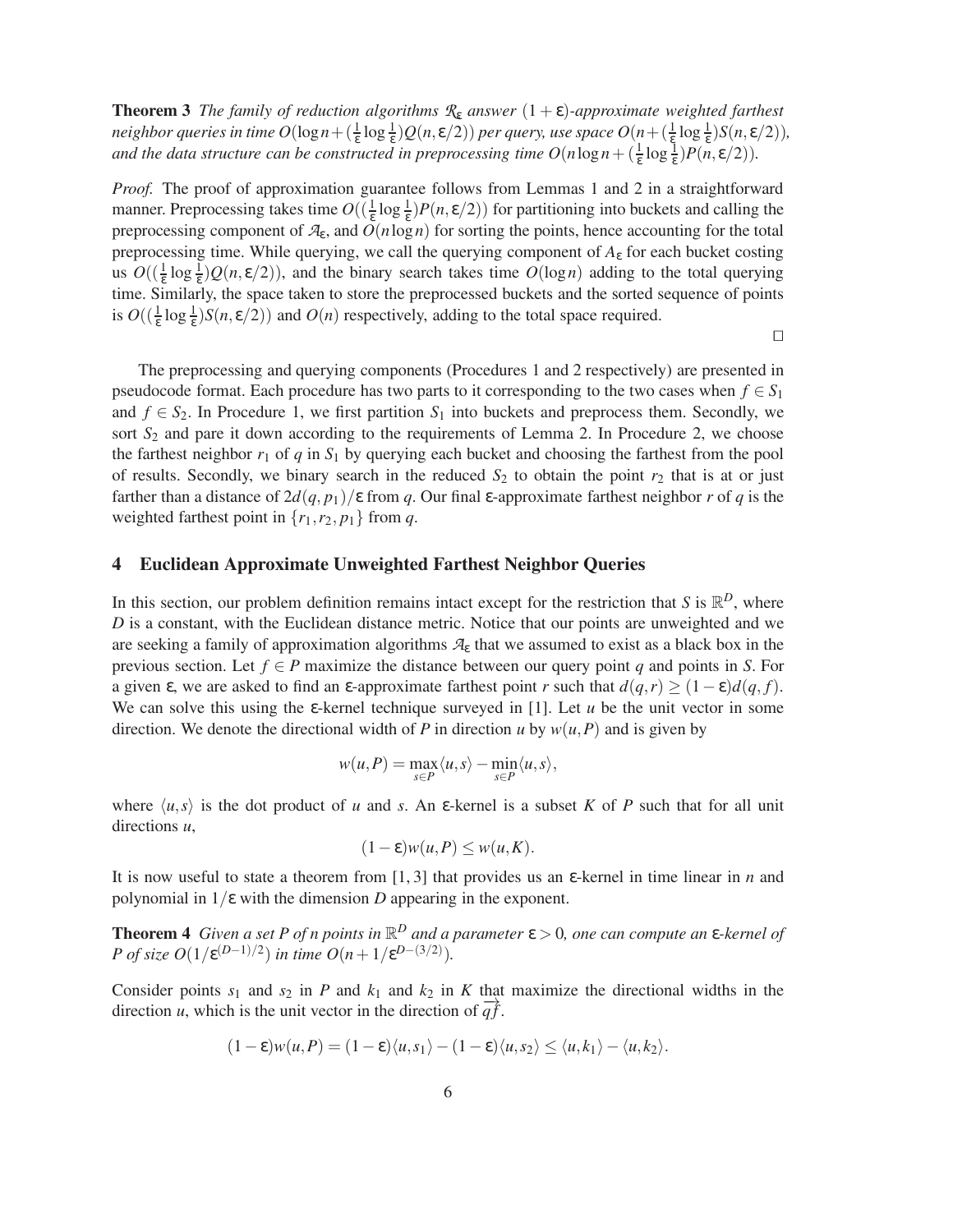Now,  $\langle u, k_2 \rangle \ge \langle u, s_2 \rangle$ , because otherwise,  $w(u, P)$  can be maximized further. Hence with some substitution, we get

$$
(1-\varepsilon)\langle u,s_1\rangle\leq \langle u,k_1\rangle.
$$

The point *f* maximizes the left hand side in the direction of  $\overrightarrow{q}$  because it is the farthest point from *q*. Therefore, the above inequality suggests that  $k_1 \in K$  is an  $\varepsilon$ -approximate farthest neighbor of *q*. This implies that the point farthest from *q* obtained by sequentially searching the ε-kernel *K* will be an ε-approximate farthest neighbor of *q*. Hence, we can state the following theorem.

**Theorem 5** *Given a set P of n points in*  $\mathbb{R}^D$  *and a parameter*  $\varepsilon > 0$ *, there exists a family of algorithms A*<sup>ε</sup> *that answers the* ε*-approximate unweighted farthest neighbor query problem in preprocessing time O*( $n + e^{\frac{3}{2} - D}$ )*, and the query time and space requirements are both O*( $\varepsilon^{\frac{1-D}{2}}$ ).

Combining this theorem with our general reduction from the weighted to the unweighted problem gives us the following corollary.

**Corollary 6** Given a set P of n points in  $\mathbb{R}^D$ , for any constant D, and given a weight function w:  $P \mapsto \mathbb{R}^+$  *and a parameter*  $\varepsilon > 0$ , there exists a family of algorithms that answers the  $\varepsilon$ -approximate *weighted farthest neighbor query problem in preprocessing time*  $O(n \log n + \epsilon^{\frac{1}{2} - D} \log \frac{1}{\epsilon})$  *and query time*  $O(\log n + \varepsilon^{\frac{-D-1}{2}} \log \frac{1}{\varepsilon})$  *with a space requirement of O*(*n*)*.* 

*Proof.* We apply Theorem 3 to reduce the weighted problem to a collection of instances of the unweighted problem, which we solve using Theorem 5. The query time comes from combining the results of these two theorems, and the space bound comes from the fact that our overall data structure consists only of a sequence of points together with a family of disjoint subsets of points forming one core-set for each of the instances of the unweighted problem used by Theorem 3. To calculate the time bound, note that Theorem 3 takes time  $O(n \log n)$  to sort the low-weight points by distance from  $p_1$ , and in the same time we may also perform the partition of high-weight points into buckets used by that theorem. Once we have partitioned the points into buckets, we construct for each bucket an instance of the data structure of Theorem 5; this takes time  $O(n_i + e^{\frac{3}{2}-D})$  per bucket and adding these bounds over all buckets gives the stated preprocessing time bound. ⊓⊔

## **5 Constrained Minimum Dilation Stars**

The *dilation* between two vertices  $v$  and  $w$  of a weighted graph is defined as the ratio of the weight of the shortest path from *v* to *w*, divided by the direct distance between *v* and *w*. The dilation of the entire graph is defined as the greatest dilation between any pair of vertices in the graph. A *star* is a connected graph with exactly one internal vertex, called its *center*. Any collection of *n* points admits *n* possible stars, since any individual point may serve as a star center. In this section we consider the problem of computing the dilation of all of these *n* stars. A solution to this problem provides the foundation for a solution to the problem of choosing an optimal center: simply search for the point whose corresponding dilation value is smallest.

Eppstein and Wortman considered [5] the problem of selecting star centers that are optimal with respect to dilation. They showed that for any set of *n* points  $P \subset \mathbb{R}^D$ , there exists a set *C* of  $O(n)$  pairs of points such that the worst pair for any center  $c \in \mathbb{R}^D$  is contained in *C*. They give an  $O(n \log n)$ -time algorithm for constructing *C*, and go on to consider the problem of computing the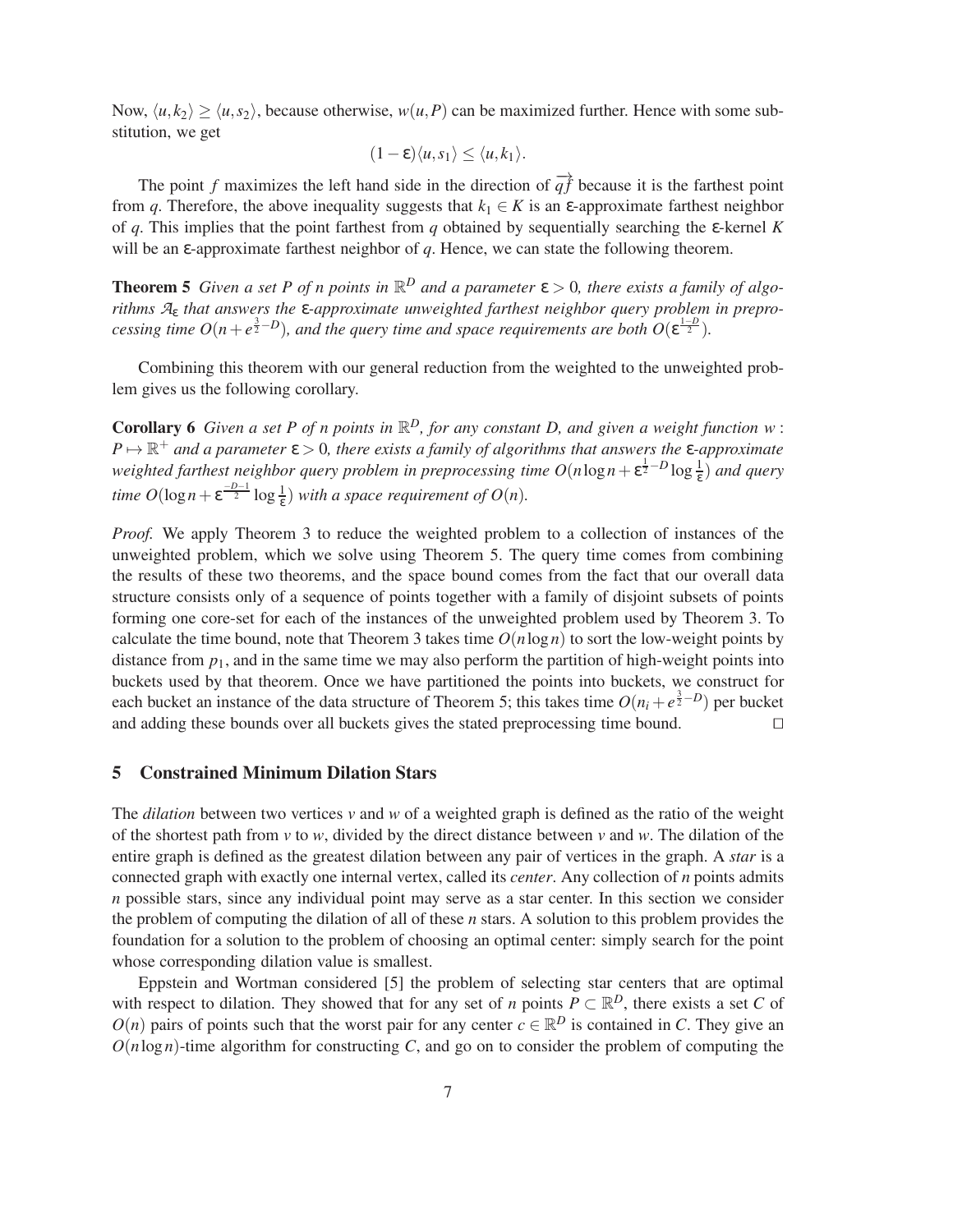center that admits a star with minimal dilation. They present an  $O(n \log n)$  expected-time algorithm for the case when *c* may be any point in  $\mathbb{R}^D$  and *D* is an arbitrary constant, and an  $O(n 2^{\alpha(n)} \log^2 n)$ expected-time algorithm for the case when *c* is constrained to be one of the input points and  $D = 2$ .

These results imply that the dilation of all *n* stars with centers from *P* may be computed in  $O(n^2)$ time: construct *C*, then for each  $c \in P$  and  $(v, w) \in C$ , evaluate the dilation of the path  $\langle v, c, w \rangle$ . In this section we improve on this time bound through approximation. We will show that a  $(1 - \varepsilon)$ approximation of the dilation of all *n* stars may be computed in  $O(n \log n)$  expected time, and hence an approximately optimal center  $c \in P$  may be identified in  $O(n \log n)$  expected time.

Our approximation algorithm first uses the results of [5] to compute the optimal  $c_{OPT} \in \mathbb{R}^D$ . Note that *cOPT* may or may not be in *P*, and in general will not be. Our algorithm then partitions *P* into two subsets: the  $k \in O(1)$  points nearest to  $c_{OPT}$ , and the other  $n - k$  points. We say that a star center  $c \in P$  is *k-low* if it is one of the *k* points nearest to  $c_{OPT}$ , or *k-high* otherwise. The dilation values for all the *k*-low centers are computed exactly in  $O(n \log n)$  time using a combination of known techniques.

The dilation between any two points  $p_i, p_j \in P$  through any *k*-high center *c* may be approximated by a weighted distance from  $c$  to the centroid of  $p_i$  and  $p_j$ . Hence the the dilation of the star centered on any *k*-high *c* may be approximated by the distance from *c* to the centroid farthest from *c*. We use the data structure described in Section 4 to answer each of these *n*− *k* weighted farthest-neighbor queries in  $O(log n)$  time, which makes the overall running time of the approximation algorithm  $O(n \log n)$ .

**Definition 7** *Let G be a Euclidean star with vertices V and center c. The dilation between any*  $v, w \in V \setminus \{c\}$  *is* 

$$
\delta(c, v, w) = \frac{|vc| + |wc|}{|vw|}
$$

*and the dilation of the star is*

$$
\Delta(c) = \max_{v,w \in V \setminus \{c\}} \delta(c,v,w).
$$

### **Definition 8** *Let*

- **–** *P* = h*p*0,..., *pn*−1i *be a set of n input points from* R *<sup>D</sup> for some constant D, each with the potential to be the center of a star with vertices P,*
- $\rho c_{OPT} \in \mathbb{R}^D$  *be the point minimizing*  $\Delta(c_{OPT})$ *,*
- $\mathbf{S} = \langle s_0, \ldots, s_{n-1} \rangle$  *be the sequence formed by sorting P by distance from c<sub>OPT</sub>*,
- **–** ε > 0 *be a constant parameter,*
- **–** Γ = 2/ε−1*,*
- **–** *k be a constant depending only on* Γ*,*
- **–** *L* = {*s<sup>i</sup>* ∈ *S* | 0 ≤ *i* < *k*} *be the k-low centers,*
- $-$  *and*  $H = P \setminus L$  *be the k-high centers.*

We require the following claim, which is proved in [5]:

**Claim 9** *Let c be the center of a Euclidean star in*  $\mathbb{R}^D$  *for*  $D \in O(1)$  *having vertices V. If*  $\Delta(c) \leq \Gamma$ *for some constant*  $\Gamma$ *, then there exists a constant*  $\rho_{\Gamma}$  *such that for any integer i, the D-dimensional* annulus centered on c with inner radius  $\rho_{\Gamma}^i$  and outer radius  $\rho_{\Gamma}^{i+1}$  contains only  $O(1)$  points from V.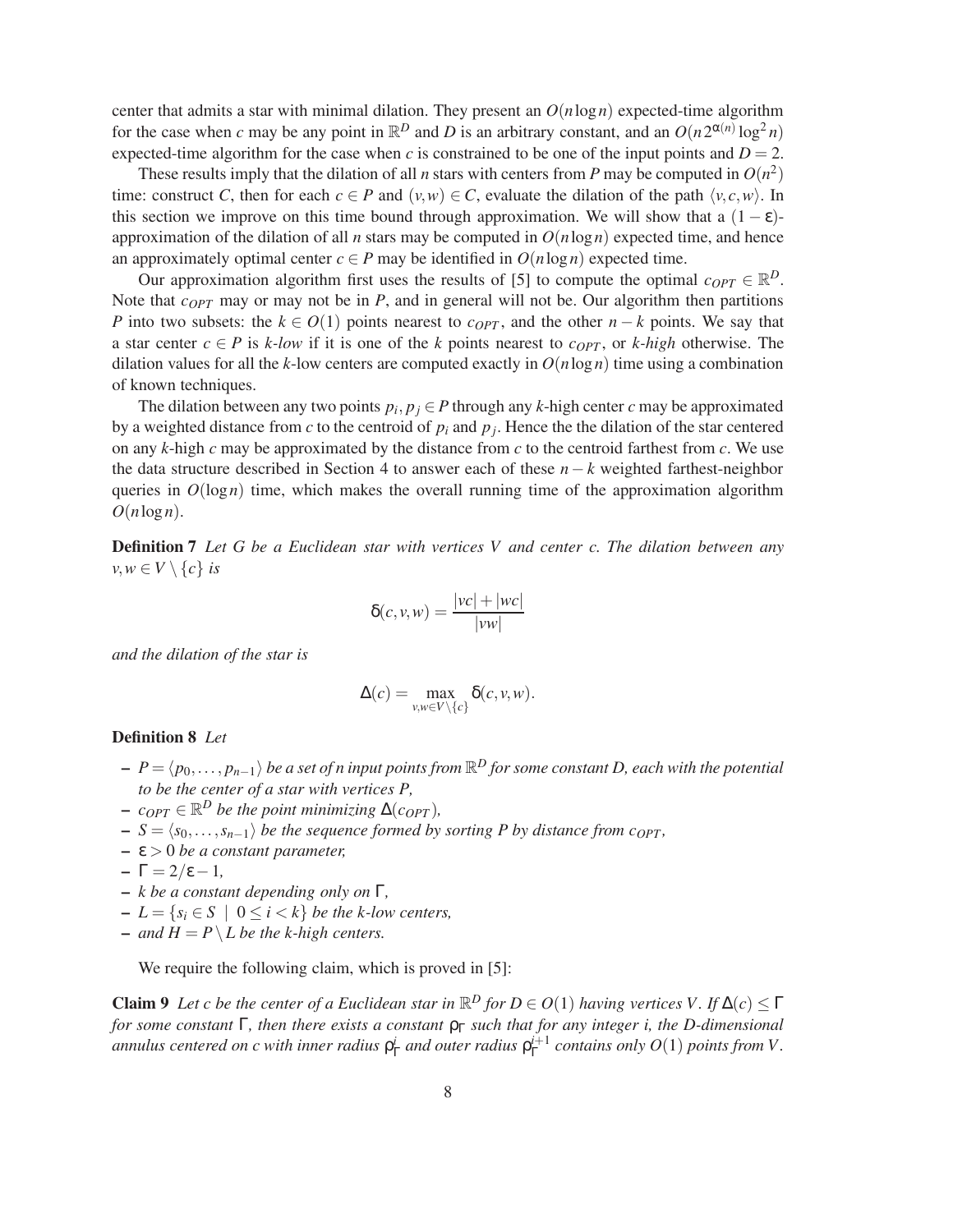

**Fig. 1.** Planar annuli containing the points  $s_i$ ,  $v$ , and  $w$ .

**Lemma 10** *For any*  $\Gamma$  *there exists a constant k depending only on*  $\Gamma$  *such that any center s<sub>i</sub>*  $\in$  *S with*  $i \geq k$  *has dilation*  $\Delta(s_i) \geq \Gamma$ .

*Proof.* We first consider the case when  $\Delta(c_{OPT}) > \Gamma$ . By definition  $\Delta(s_i) \geq \Delta(c_{OPT})$  for any  $s_i \in S$ , so we have that every  $\Delta(s_i)$  >  $\Gamma$  regardless of the value of *k*.

We now turn to the case when  $\Delta(c_{OPT}) \leq \Gamma$ . Define  $\rho_{\Gamma}$  as in Claim 9, and let

$$
A_j = \{ x \in \mathbb{R}^d \mid \mathbf{p}_{\Gamma}^j \leq |x_{OPT}| \leq \mathbf{p}_{\Gamma}^{j+1} \}
$$

be the *j*th annulus centered on  $c_{OPT}$ . Define  $l = 1 + \lceil \log_{p_{\Gamma}}(\Gamma - 1) \rceil$ , and suppose  $s_i \in A_j$ . Let  $v, w$  be two input points that lie in the annulus *Aj*−*<sup>l</sup>* . By the definition of *l* we have

$$
\frac{\rho_{\Gamma}^{j-1} - 1 \geq \Gamma}{\frac{2(\rho_{\Gamma}^{j-1} - \rho_{\Gamma}^{j-l})}{2\rho_{\Gamma}^{j-l}} \geq \Gamma}.
$$

Since  $v \in A_{j-l}$ , we have  $|s_i v| \geq (\rho_{\Gamma}^{j-1} - \rho_{\Gamma}^{j-l})$  $\int_{\Gamma}^{j-l}$ , and similarly  $|s_i w| \ge (\rho_{\Gamma}^{j-1} - \rho_{\Gamma}^{j-l})$  $\int_{\Gamma}^{J-t}$ ). Further,  $|vw| \leq 2\rho_{\Gamma}^{j-l}$  $\int_{\Gamma}^{J-l}$ . So by substitution

$$
\frac{(|s_i v|) + (|s_i w|)}{(|vw|)} \geq \Gamma
$$
  

$$
\Delta(s_i) \geq \Gamma.
$$

Thus the lemma holds if the annuli  $A_j$ , $A_{j-1}$ ,..., $A_{j-1}$  contain at least *k* points. We can ensure this by selecting *k* such that the points  $s_{i-k}, \ldots, s_i$  necessarily span at least  $l + 1$  annuli. By Claim 9,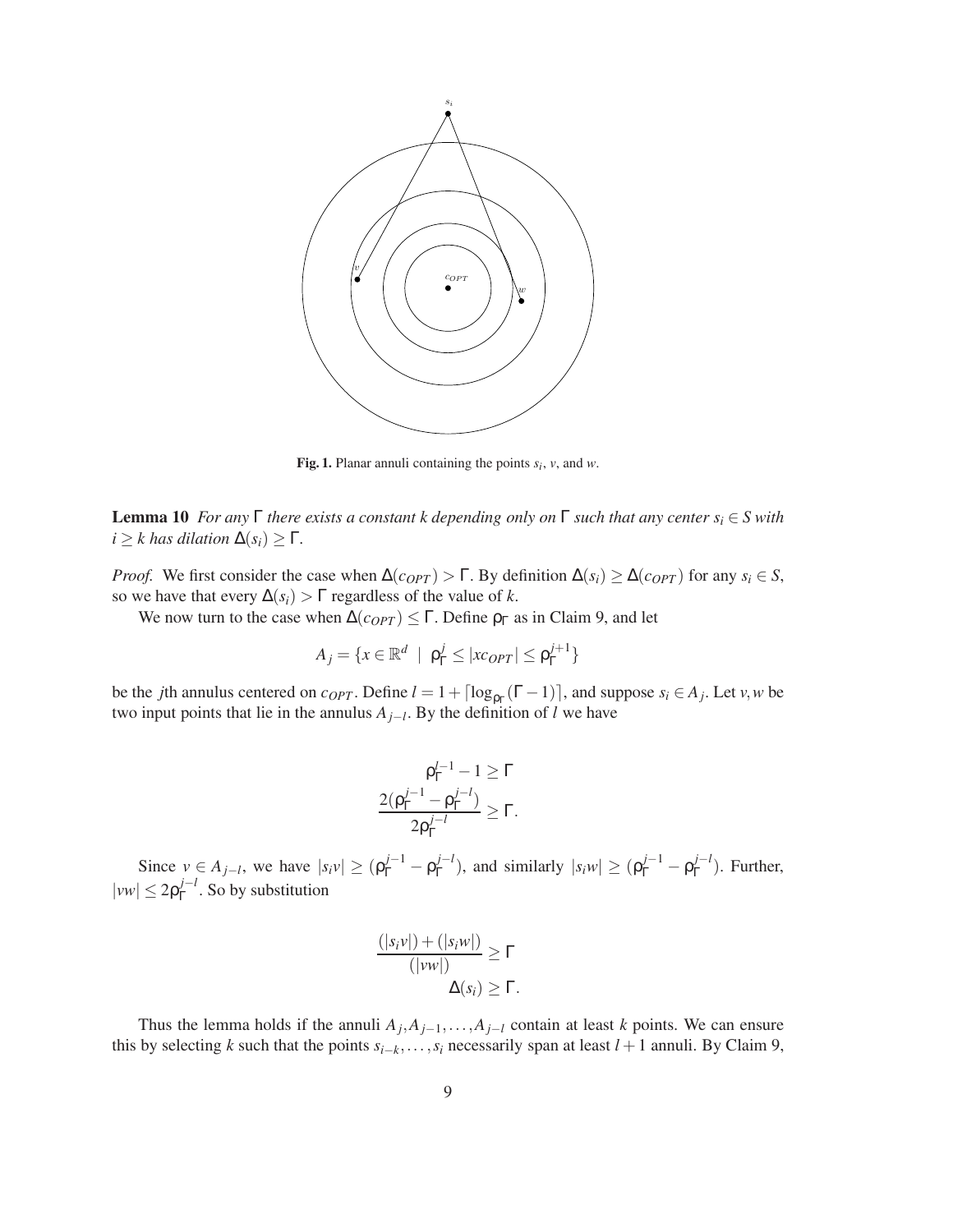there exists some  $m \in O(1)$  such that any annulus contains no more than *m* input points. So we set  $k \ge (l+1)m$ . The observation that *l* depends only on  $\Gamma$  completes the proof.

**Corollary 11** *For any*  $c \in L$ ,  $\Delta(c) \leq \Gamma$ *; for any*  $c \in H$ ,  $\Delta(c) \geq \Gamma$ *; and*  $|L| \in O(1)$ *.* 

*Proof.* Each claim follows from Lemma 10 and Definition 8. □

**Lemma 12** *The set L, as well as the quantity*  $\Delta(c)$  *for every*  $c \in L$ *, may be computed in*  $O(n \log n)$ *expected time.*

*Proof.* The unconstrained center  $c_{OPT}$  may be found in  $O(n \log n)$  expected time [5]. *L* may be constructed by sorting  $P$  by distance from  $c_{OPT}$ , and retaining the first  $k$  elements, where  $k$  is the constant defined in Lemma 10.

The set *C* may also be constructed in  $O(n \log n)$  time [5]. Then any  $\Delta(c)$  may be computed by evaluating

$$
\Delta(c) = \max_{(v,w)\in C} \delta(c,v,w),
$$

which takes  $O(n)$  time since  $|C| \in O(n)$  [5]. Evaluating all  $|L| = k$  dilation values this way takes  $O(kn)$  time. So the expected amount of time needed to compute every  $\Delta(c)$  is  $O(n \log n + kn)$ , which is  $O(n \log n)$  by Corollary 11. □

**Lemma 13** If  $c \in H$ ,  $p_i, p_j \in P$  be the pair of points such that  $\delta(c, p_i, p_j) = \Delta(c)$ , and  $|p_i c| \ge |p_j c|$ , *then*  $|p_j c| \geq (1 - \varepsilon)|p_i c|$ *.* 

*Proof.* By the assumption  $c \in H$  and Corollary 11,

$$
\delta(c, p_i, p_j) = \frac{|p_i c| + |p_j c|}{|p_i p_j|} \ge \Gamma;
$$

by the triangle inequality

$$
|p_i p_j| + |p_j c| \ge |p_i c|
$$
  

$$
|p_i p_j| \ge |p_i c| - |p_j c|,
$$

so

$$
\frac{|p_ic| + |p_jc|}{(|p_ic| - |p_jc|)} \ge \Gamma
$$
  
\n
$$
|p_ic| + |p_jc| \ge \Gamma(|p_ic| - |p_jc|)
$$
  
\n
$$
|p_jc| + \Gamma|p_jc| \ge \Gamma|p_ic| - |p_ic|
$$
  
\n
$$
|p_jc|(\Gamma + 1) \ge |p_ic|(\Gamma - 1)
$$
  
\n
$$
|p_jc| \ge \frac{\Gamma - 1}{\Gamma + 1}|p_ic|.
$$

By the definition of Γ,

⊓⊔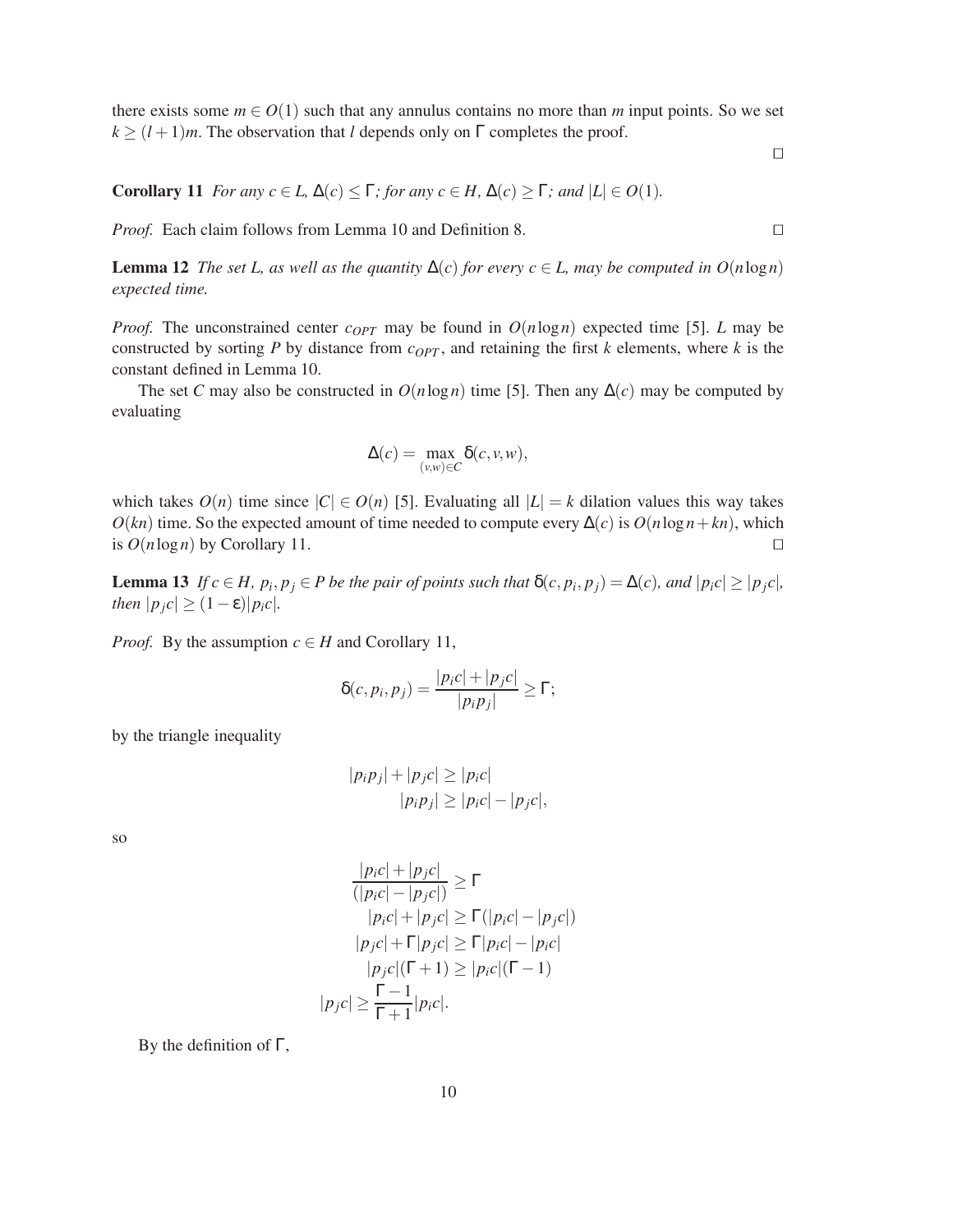

**Fig. 2.** Example points  $p_i$ ,  $p_j$ ,  $q_{i,j}$ , and  $c$ .

$$
|p_j c| \ge \frac{(2/\varepsilon - 1) - 1}{(2/\varepsilon - 1) + 1} |p_i c|
$$
  
\n
$$
\ge \frac{2/\varepsilon - 2}{2/\varepsilon} |p_j c|
$$
  
\n
$$
\ge (1 - \varepsilon) |p_j c|.
$$

⊓⊔

**Lemma 14** *Define*  $q_{i,j} = \frac{1}{2}$  $\frac{1}{2}(p_i+p_j)$  and  $w_{i,j}=\frac{2}{|p_i|}$  $\frac{2}{|p_i p_j|}$ ; then for any  $c \in H$  and corresponding  $p_i, p_j \in$ *P* such that  $\delta(c, p_i, p_j) = \Delta(c)$ ,

$$
w_{i,j} \cdot |q_{i,j}c| \ge (1-\varepsilon) \cdot \delta(c, p_i, p_j).
$$

*Proof.* By Lemma 13

$$
|p_j c| \ge (1 - \varepsilon) |p_i c|
$$

and by construction  $|q_{i,j}c| \geq |p_jc|$ , so

$$
|q_{i,j}c| \ge (1-\varepsilon)|p_ic|
$$
  
2 · |q<sub>i,j</sub>c| \ge (1-\varepsilon)(|p\_ic|+|p\_ic|).

By assumption  $|p_i c| \geq |p_j c|$ , so

$$
2 \cdot |q_{i,j}c| \ge (1 - \varepsilon)(|p_ic| + |p_jc|)
$$
  

$$
\frac{2}{|p_ip_j|}|q_{i,j}c| \ge (1 - \varepsilon)\frac{|p_ic| + |p_jc|}{|p_ip_j|},
$$

and by substitution

$$
w_{i,j} \cdot |q_{i,j}c| \geq (1-\varepsilon) \cdot \delta(c, p_i, p_j).
$$

⊓⊔